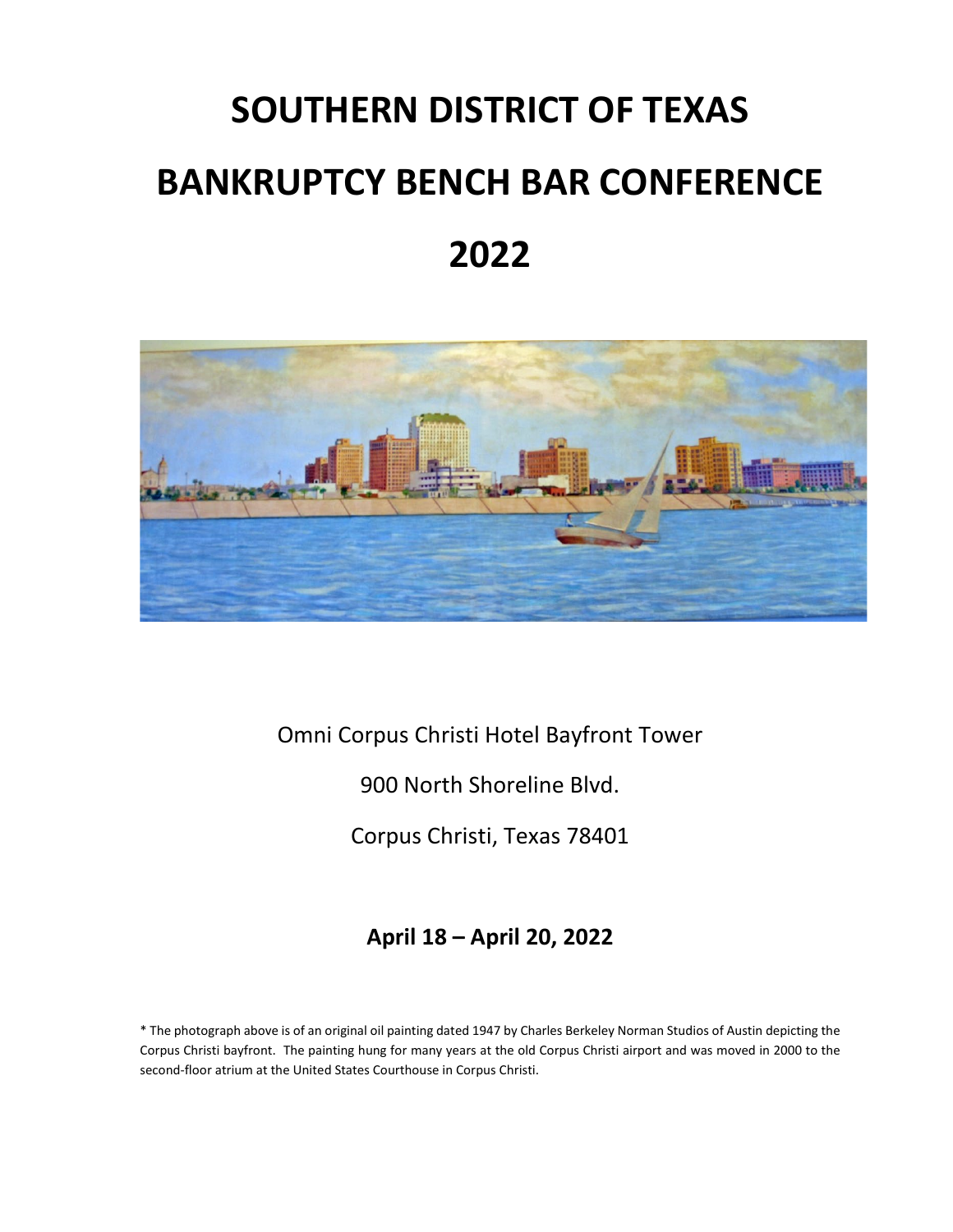#### **MONDAY, April 18**

**5:00 – 7:00 pm: Registration**

**6:30 – 9:00 pm: Opening Reception at the Corpus Christi Museum of Science and History (Catch the bus from the Omni beginning at 6:15 pm)**

#### **TUESDAY, April 19**

- **8:00 – 8:45 am: Late Registration**
- **8:15 am: Hot Breakfast Buffet**
- **8:45 am: Welcome from Chief Judge Jones**

#### **9:00 – 9:45 am: Case Law Update (CLE .75, .25 ethics)**

- Sean Davis
- Kim Lewinski
- Jan Northrup
- Kiran Vakamudi
- Trey Wood

## **9:45 – 10:30 am: The ABCs of Claim Objections (CLE .75, .25 ethics)**

- Martha Wyrick
- Veronica Polnick
- Victoria Argeroplos

# **10:30 – 10:45 am: Morning Break**

# **10:45 – 11:15 am: Getting the Lay of the Land: Negotiating with Landlords (CLE .50)**

- Tiana Dunn
- Andrew Graiser
- Sean Wilson

#### **11:15 – 12:00 pm: Evidence–The Good, the Bad and the Ugly (CLE .75)**

- Chief Judge Jones
- Marty Brimmage
- Rebecca Chaikin

# **12:00 – 1:00 pm: Lunch Program: Tiffany P. Temple, SVP, Director, Credit Risk Analytics, Handcock Whitney**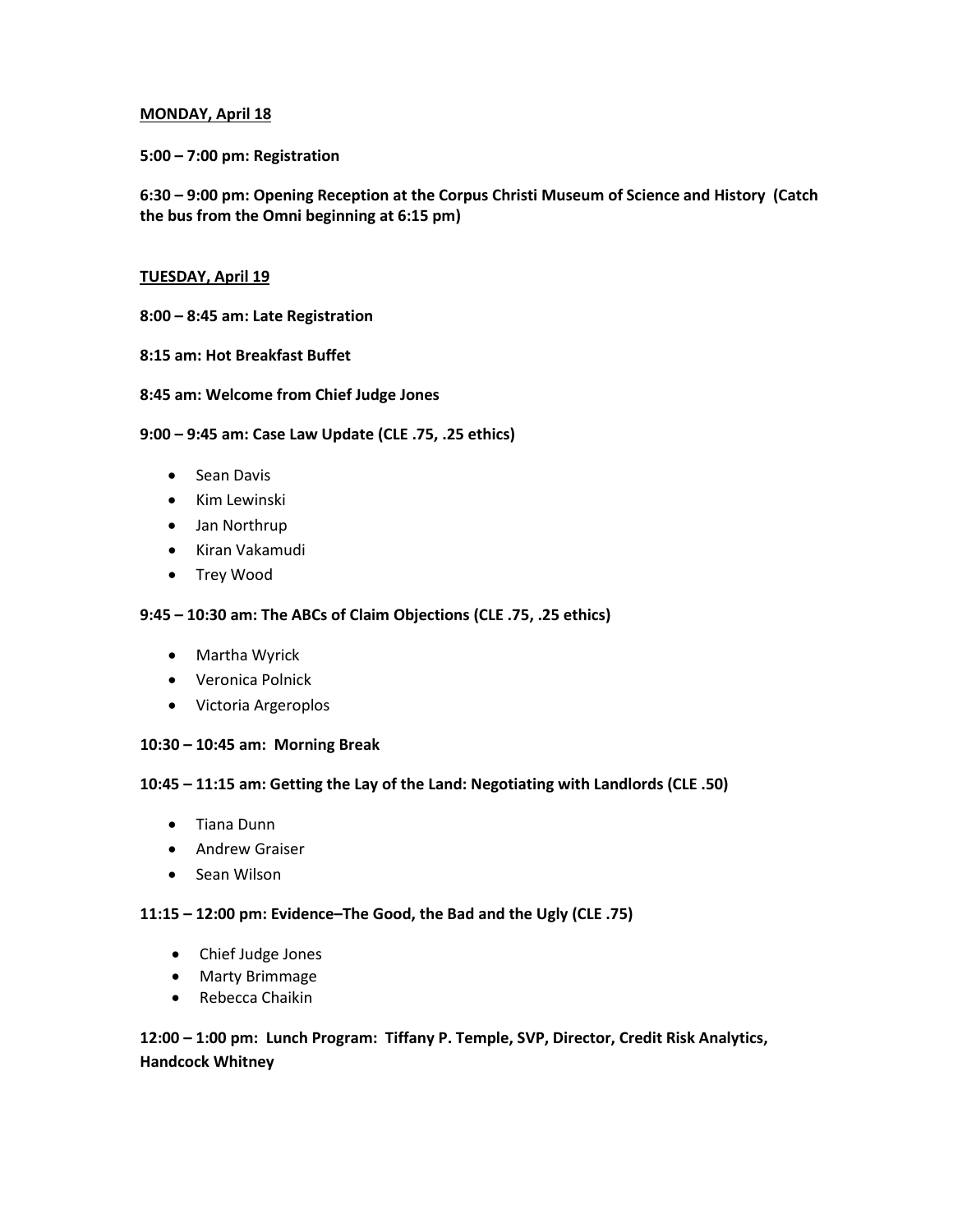# **AFTERNOON SESSIONS – PICK YOUR MODULE**

### MODULE 1

# **1:00 – 2:00 pm: Means Testing Scenarios: Practical Application in Unusual (But All Too Common Occurrences) (CLE 1.0, .25 ethics)**

- Judge Rodriguez
- Mayur Patel
- Ravi Ratnala
- Vicky Fealy

# **2:00 – 3:00 pm: Chapter 13 Plan Tools – Use of Savings Plan, Tax Reserves, HOA Reserves (CLE 1.0)**

- Judge Norman
- Rusty Muerer
- Sonya Kapp
- Marcus Oliva

#### **3:00 – 3:15 pm: Afternoon Break**

# **3:15 – 4:00 pm: Two Cars, Too Expensive? Advising Debtors About Second Vehicle Ownership in Chapter 13 (CLE .75)**

- Judge Isgur
- Cameron Kelly
- Matt Waldrep

# **4:00 – 5:00 pm: Chapter 13 – A Survey of Trustee and Judge Procedures and Preferences (CLE 1.0, .25 ethics)**

- Cristina Rodriguez
- William Heitkamp
- David Peake
- Yvonne Valdez

# MODULE 2

**1:00 – 1:45 pm: A discussion of the role of financial advisors and investment bankers and how they provide value to a case**. **(CLE .75)**

- Bassam Latiff
- Brad Lowery
- Seth Bullock
- Duston McFaul
- Eric English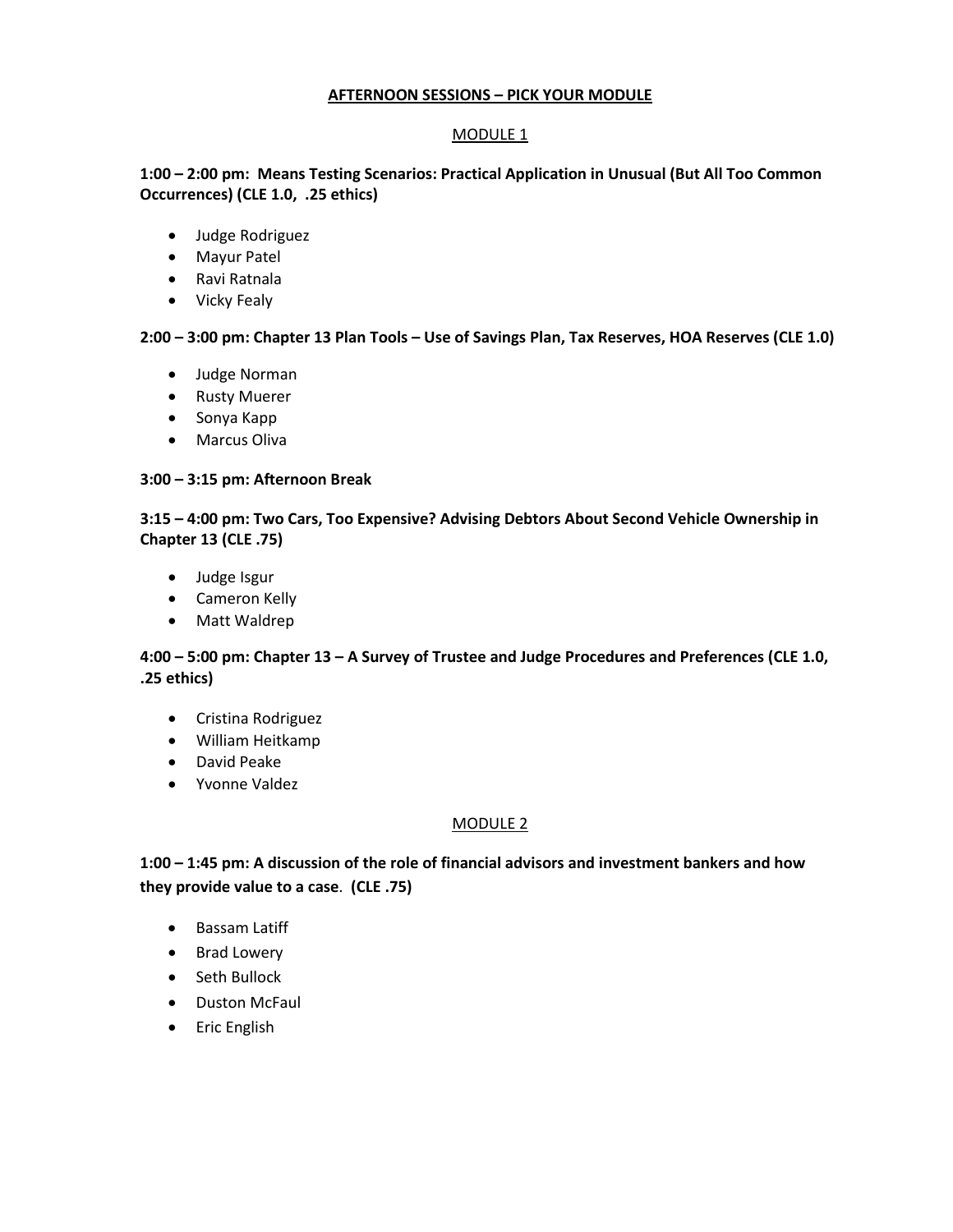**1:45 – 2:15 pm: Independent directors and special committees – their role in overseeing, formulating, negotiating a debtor's restructuring (CLE .50)** 

- Gabe Morgan
- Pam Corrie
- David Dunn
- Charles Koster
- Judge Jones

**2:15 – 3:00 pm: Client chat** – **A discussion of what clients wished they knew and what they would like for professionals to know (CLE .75)** 

- Aparna Yenamandra
- Brandy Treadway

#### **3:00 – 3:15 pm: Afternoon Break**

#### **3:15 – 4:00 pm: Selling the Sale – Tips for Conducting Auctions (CLE .75, .25 ethics)**

- Elizabeth Green
- Omar Alaniz
- Dan Crowley
- Mike Warner

**4:00 – 5:00 pm: Its Festivus! Time for Airing of Grievances, Feats of … (CLE 1.0, .25 ethics)**

- Chief Judge Jones
- Judge Isgur
- Ben Finestone

**6:00 pm: Meet your colleagues and join the Judges at the Corpus Christi Hooks stadium for food, drink and a game. First Pitch is at 6:35 pm. Catch the bus from the Omni beginning at 5:45 pm.**

CLE FOR DAY  $1 = 6.50$ , 1.0 ethics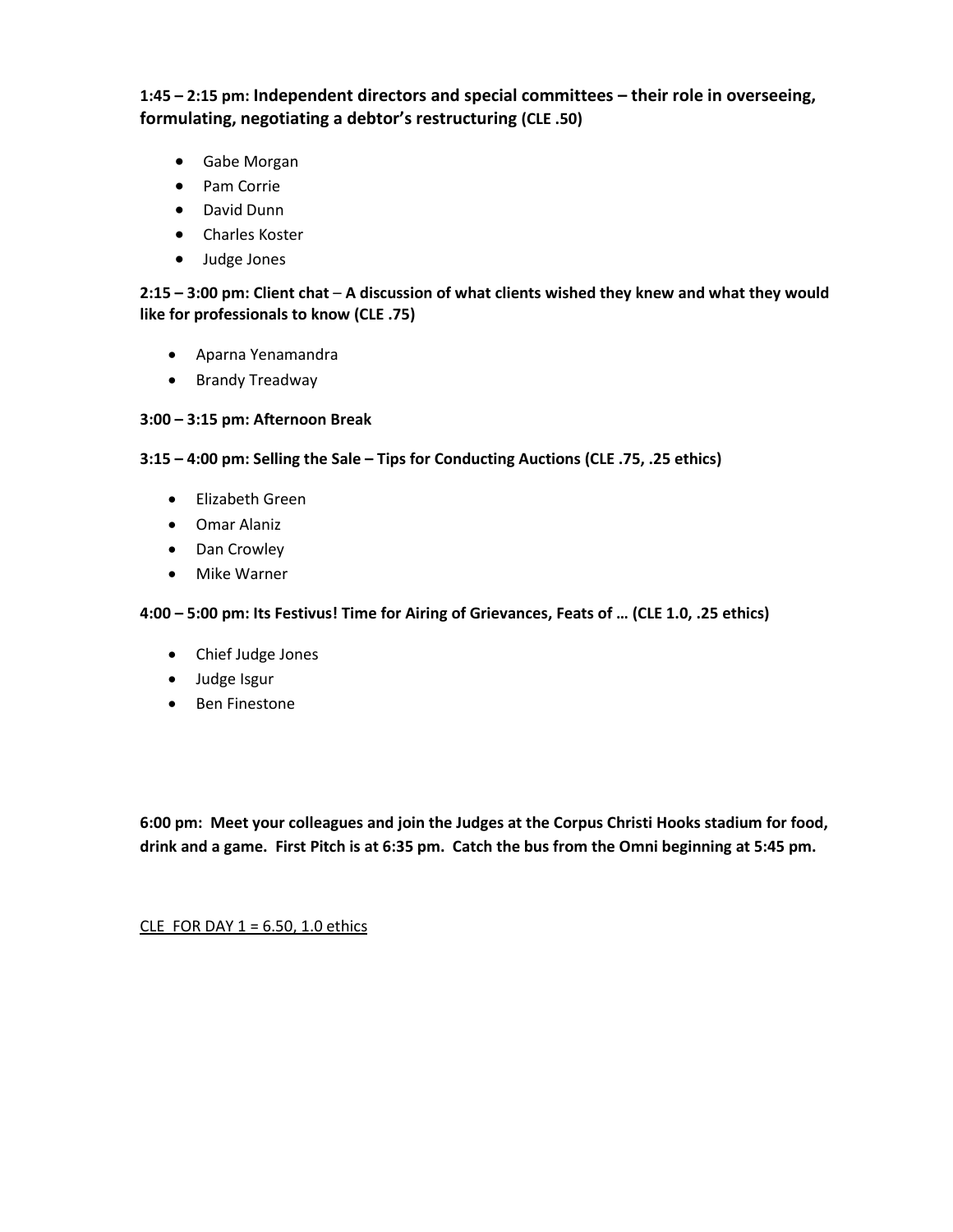#### **WEDNESDAY, April 20**

#### **8:30 am: Hot Breakfast Buffet**

#### **9:00 – 10:00 am: Ethics and Professionalism (CLE 1.0, 1.0 ethics)**

- Ashley Harper
- Betsy Thomas
- Judge Lopez

# **10:00 – 10:45 am: Service and More: The Importance of Notice and Ways to Avoid Pitfalls (CLE .75, .25 ethics)**

- Brad Weiland
- Drew Lockhard
- Brad Tuttle
- Rick Kincheloe

#### **10:45 – 11:00 am: Morning Break**

#### **11:00 – 11:45 am: A Deep Dive into Subchapter V (CLE .75, .25 ethics)**

- Brendon Singh
- Pete Holzer
- Alicia Barcom

#### **11:45-12:45 pm: Judges Panel – Ask Anything You Want! (CLE 1.0, .50 ethics)**

- Chief Judge Jones
- Judge Isgur
- Judge Rodriguez
- Judge Norman
- Judge Lopez

#### TOTAL CLE FOR DAY 2 = 3.5, 2.0 ethics

## **TOTAL CLE APPLIED FOR PROGRAM = 10.0, 2.75 ethics**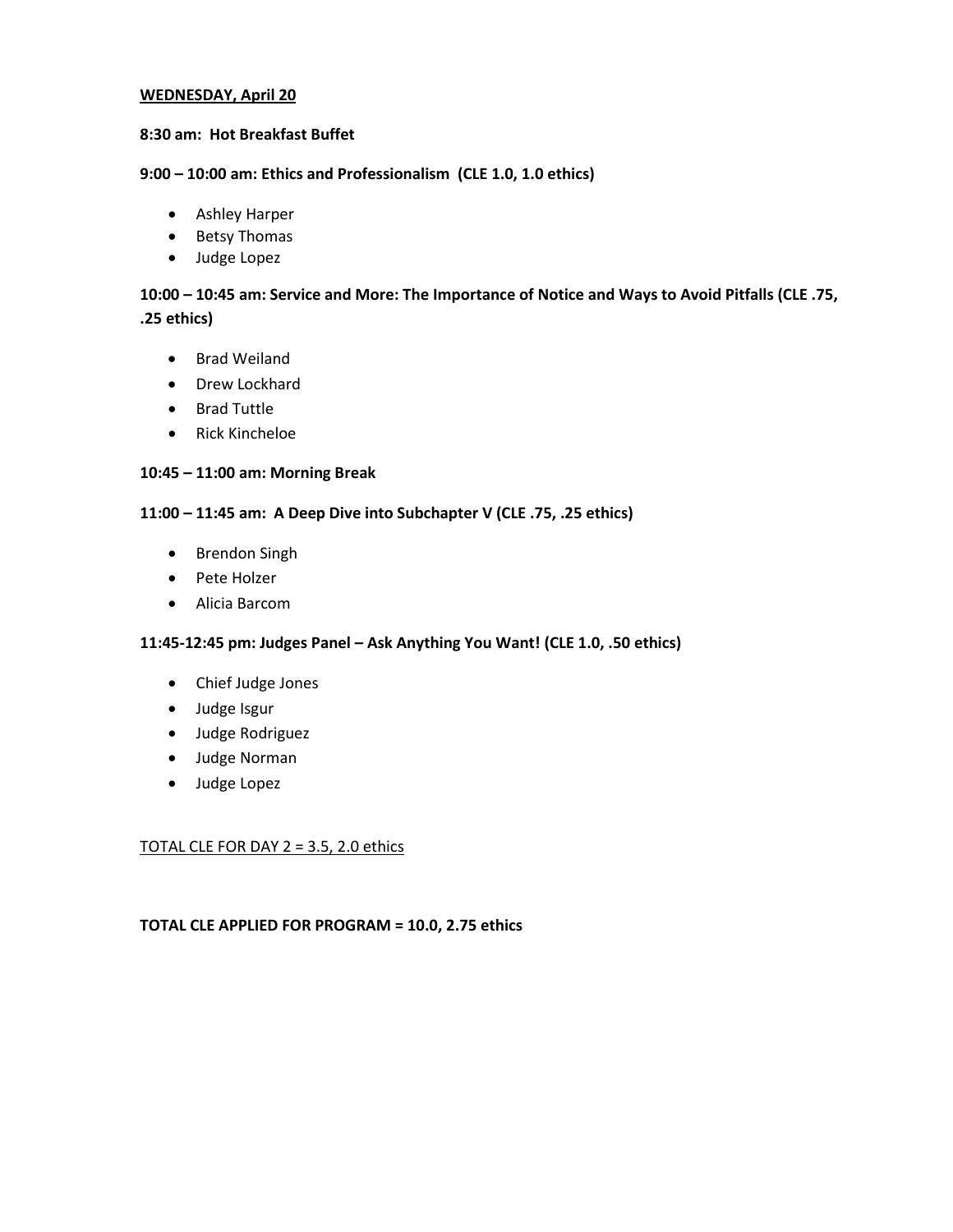# **HOTEL ACCOMMODATIONS**

For room reservations, please contact: Omni Bayfront Hotel (800) 843-6664 The Group Code is: 041522SOUTHENDI

https://www.omnihotels.com/hotels/corpus-christi/meetings/southern-district-of-tx-2022-

bankruptcy-bench-bar-conference-04182022





A special block of rooms has been reserved at the conference at rate of \$**139** per night (single). THE BLOCK MAY SELL OUT. *Please* book as soon as possible to guarantee a room at the Omni.

**\*THE DEADLINE TO REGISTER IS APRIL 1, 2022\***

#### **OPENING RECEPTION AND DINNER - Monday, April 18, 2022**



Corpus Christi Museum of Science and History 1900 N. Chaparral St. Corpus Christi, TX 78401

The opening reception and dinner will be held at the Corpus Christi Museum of Science and History on Monday, April 18, 2022. The reception begins at 6:30 pm. Dress is business causal. A shuttle bus will run from the Omni to the Museum starting at 6:15 pm. The bus will also provide return to the Omni.



# **CORPUS CHRISTI HOOKS GAME @ WHATABURGER FIELD - Tuesday, April 19, 2022**

You'll enjoy the game from the Mike Shaw Loft on the Suite Level. The Judges will serve fajitas, hot dogs, hamburgers, chips, cookies and an assortment of beverages. Open air seating so dress is casual, shorts recommended! First pitch is at 6:35 pm. A shuttle bus will begin running from the Omni to the Stadium at 5:45 pm. The bus will also provide return to the Omni.